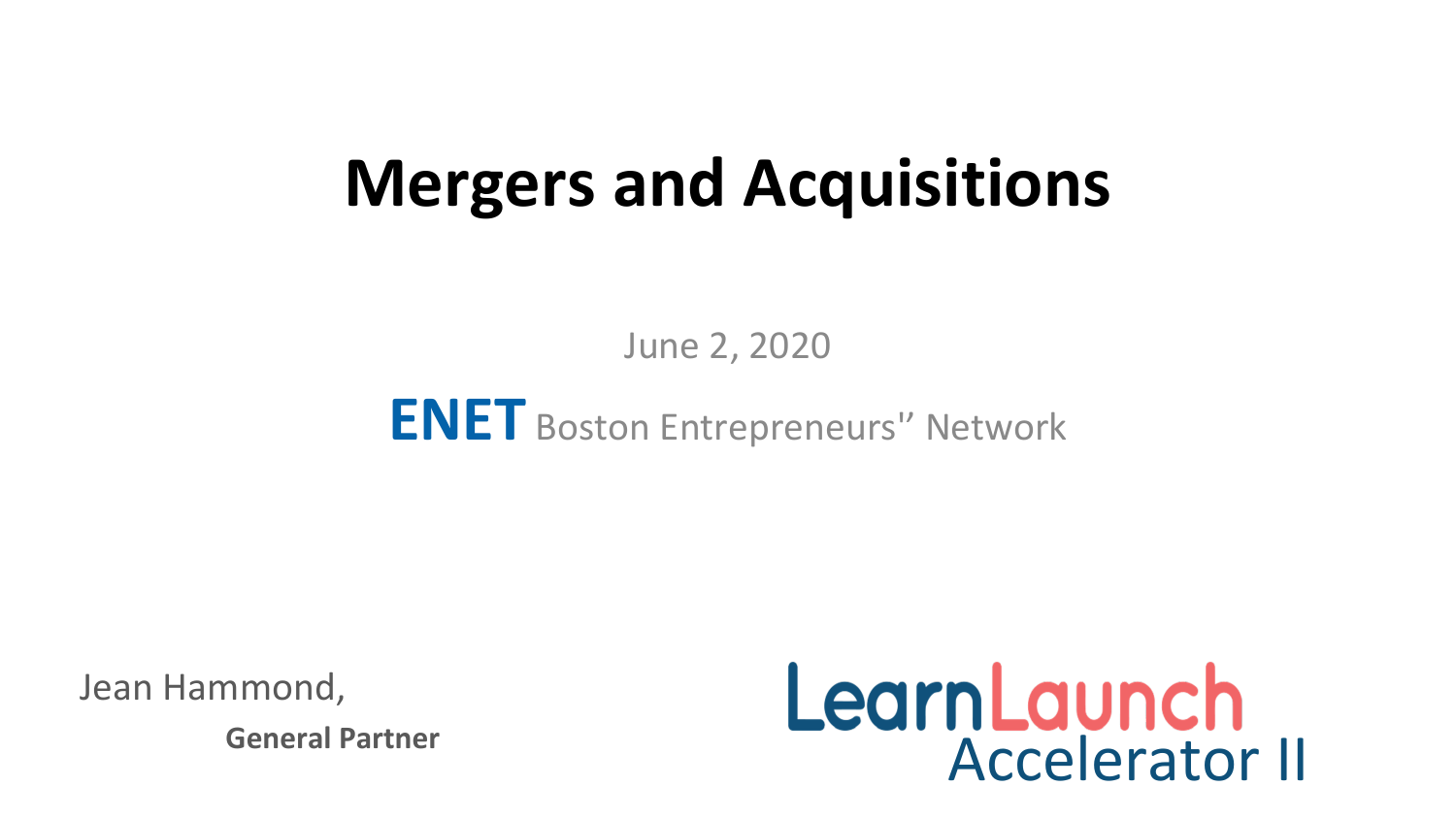## **LearnLaunch Accelerator by the Numbers**



#### Ecosystem Builder

- LearnLaunch Edtech Accelerator, Campus & Institute
- Boston Entrepreneurship

LearnLaunch

Accelerator

#### Angel - 20 years

- Golden Seeds Venture Group (woman focused)
- Hub Angels Investment Group
- Launchpad Venture Group

- Serial Entrepreneur<br>Co-Founded AXON Networks –acquired by to 3Com
- Co-Founded Quarry Technologies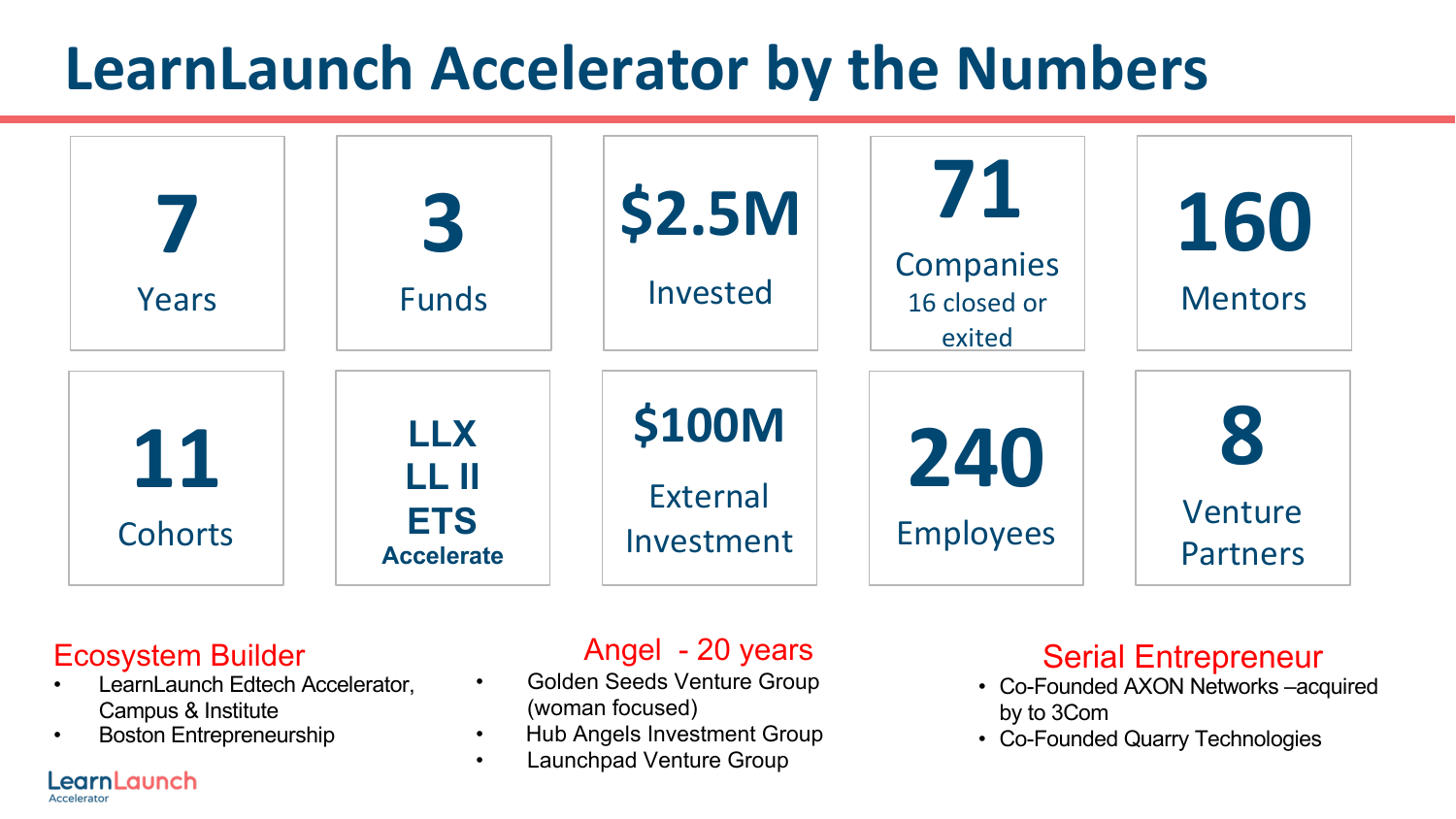## **Exits: Investment capital requires a return**

#### **Distributions:** Debt Repayment or Dividends **IPO:** Initial Public Offering including micro IPOs

#### **Acquisition:**

Your company is acquired and all shareholders participate in the proceeds from the sale of your company to the acquirer.

*This is by far the most common way that equity investors get their money back.*

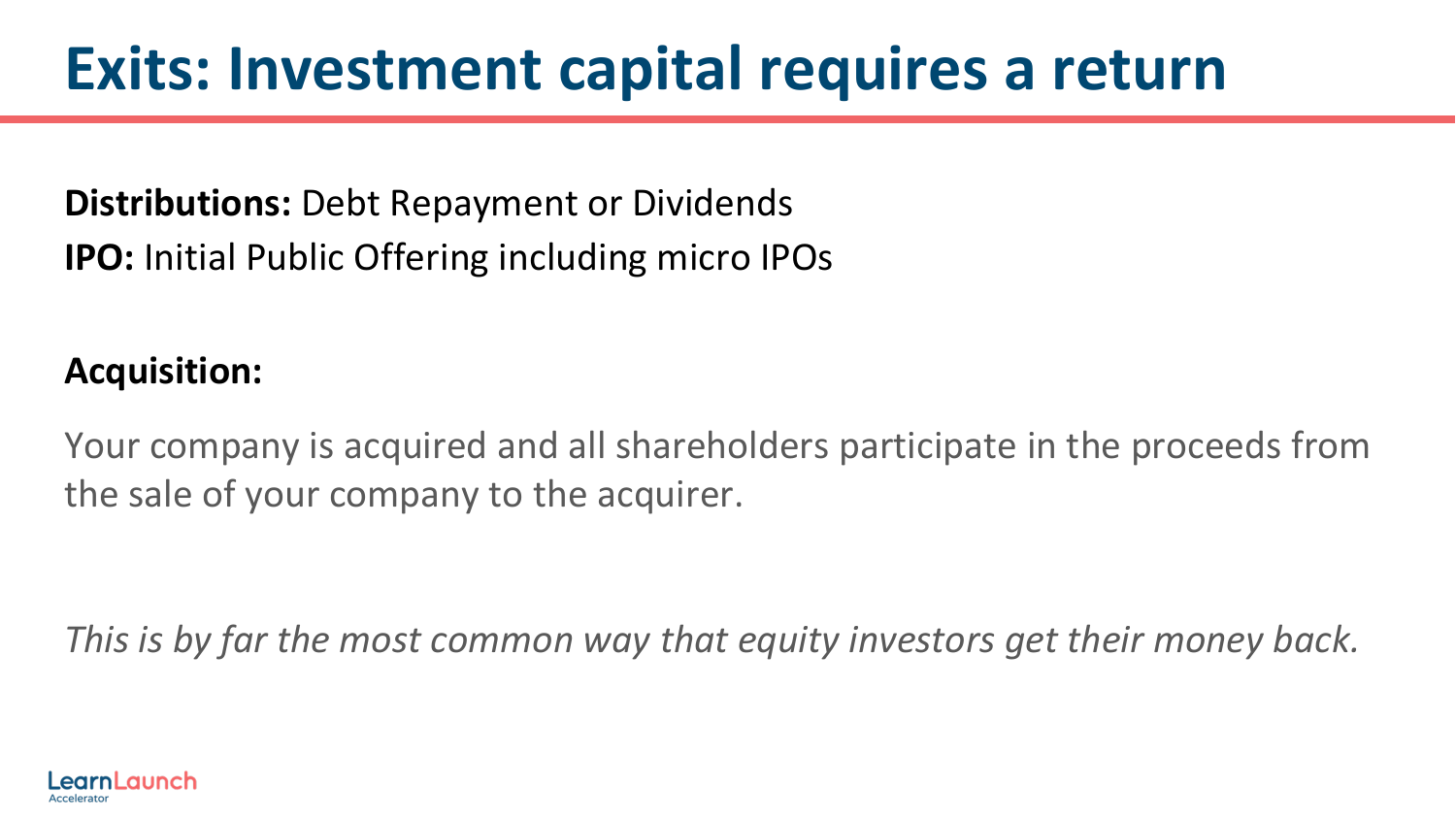# **Do you have the tech, talent, and/or traction?**

Acquisition or mergers, generally require that company must have *at least one* of the following:

- **Technology:** Your company has a unique IP that no one else can touch (not even resource-heavy corporations)
- **Talent:** Your team brings great capabilities
- **Traction:** You have captured and maintained happy customers, market demand for your product is high, and just keeps increasing!

Unless your IP or team are truly out of this world, you'll want to optimize for growth, not acquisition, with some focus on potential acquisition opportunities due to traction.

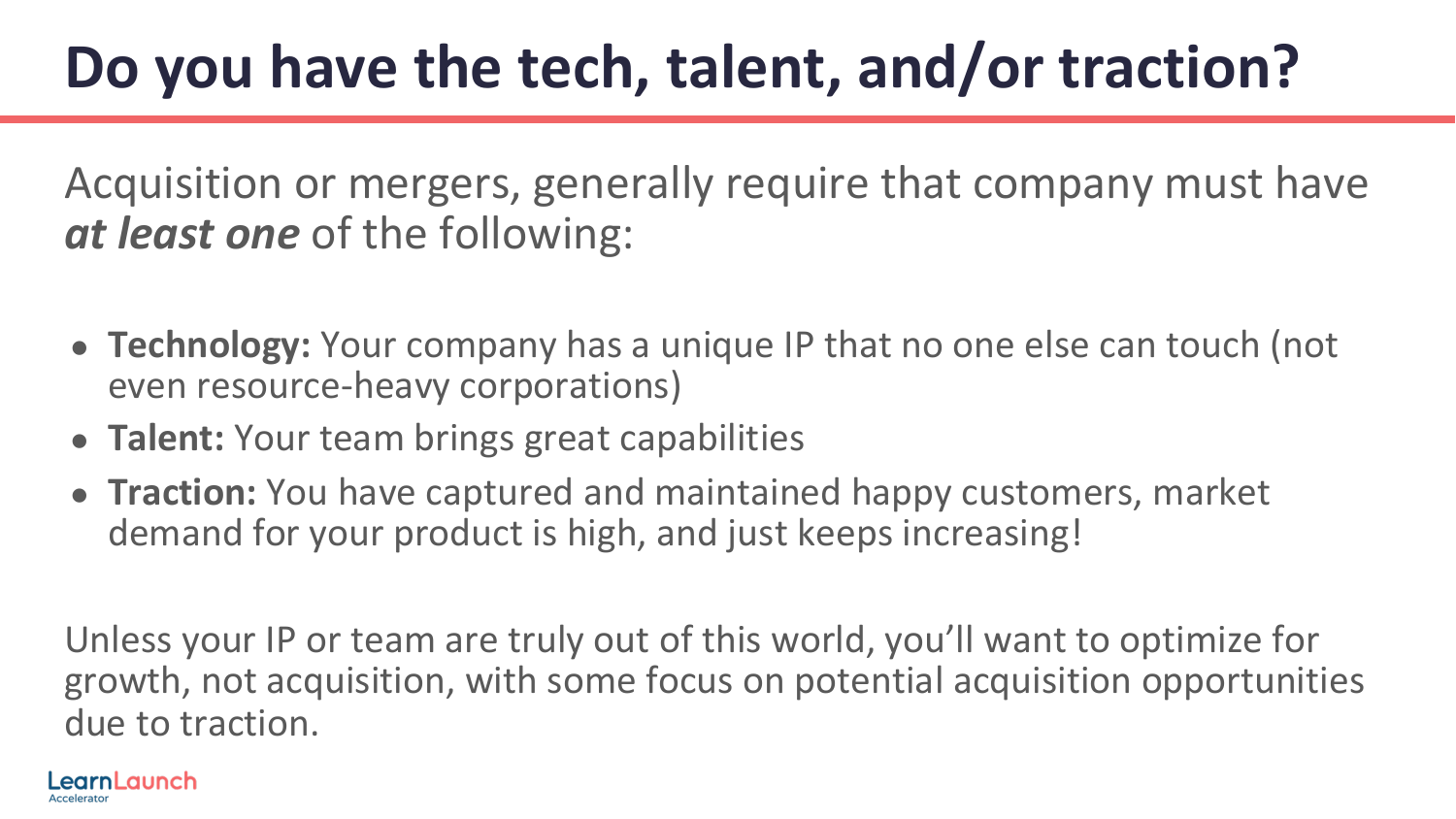## Talent and tech acquisitions

Upside: Truly unique Intellectual Property (IP) and the team that creates it can attract early interest

- Finding a company with the right distribution channels may allow the choice of not raising more capital
	- Only after reasonable proof of product-market fit

Downside: Growth is costly

● **Traction:** You have captured and maintained happy customers, but the market needs services or other capabilities and global sales growth is very expensive

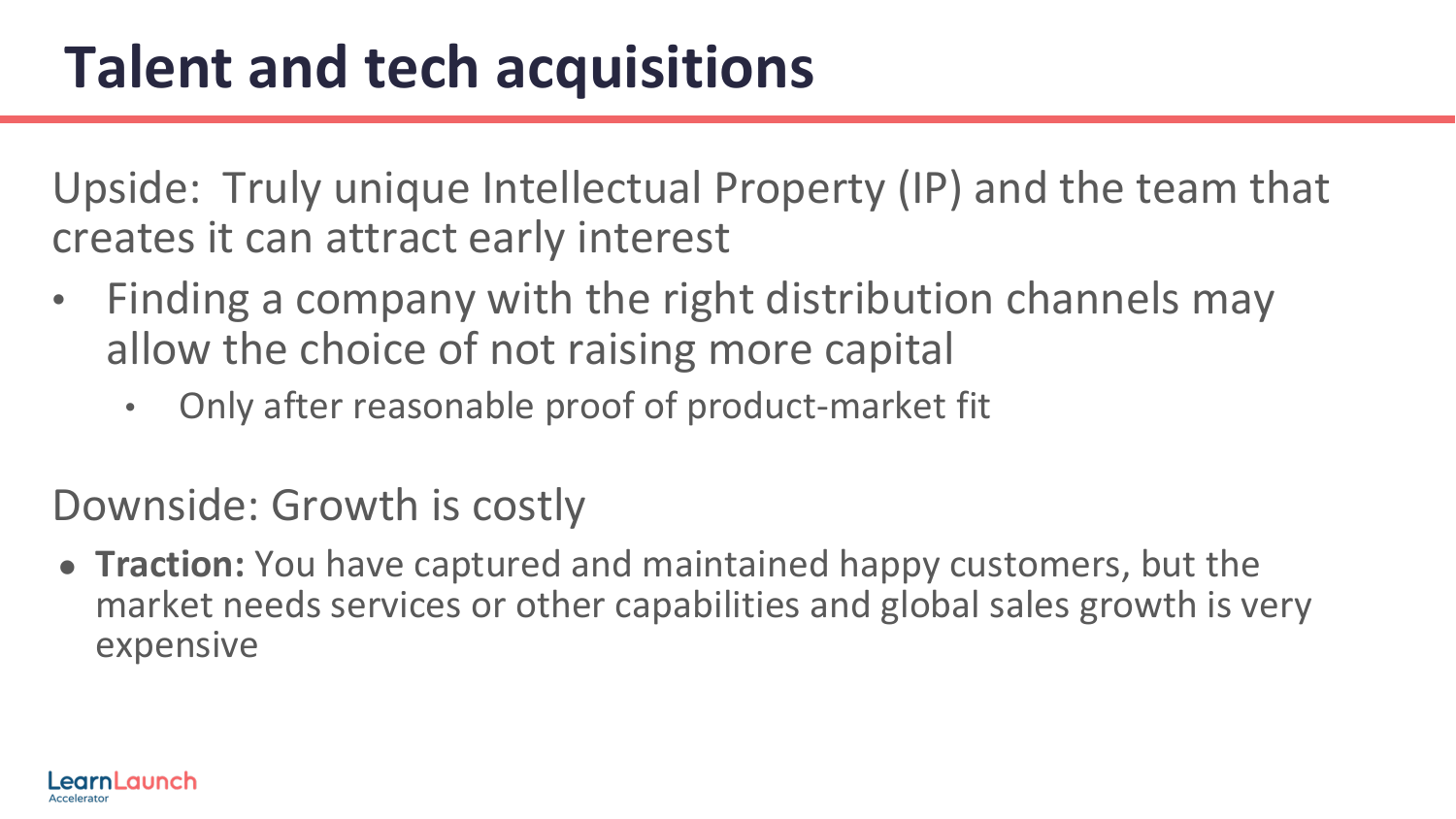# **Traction: When do M&A exits make sense**

#### **Significant revenue M&A :**

- Profitability needs to be in-line industry for multiples planning
- A process can be run, checking interest from many
- Each industry has major bankers and advisors
- **Private Equity is the primary acquirer**

#### **Most M&A is 'early' acquisition:**

- Revenue ~\$10M, acquisition value ~to \$50M
	- Need to either know where the buyers are or find the right scale advisor / partner

#### "Early Exits: Exit Strategies for Entrepreneurs and Angel Investors

but Maybe Not Venture Capitalists" Author, Basil Peters.

nl aunch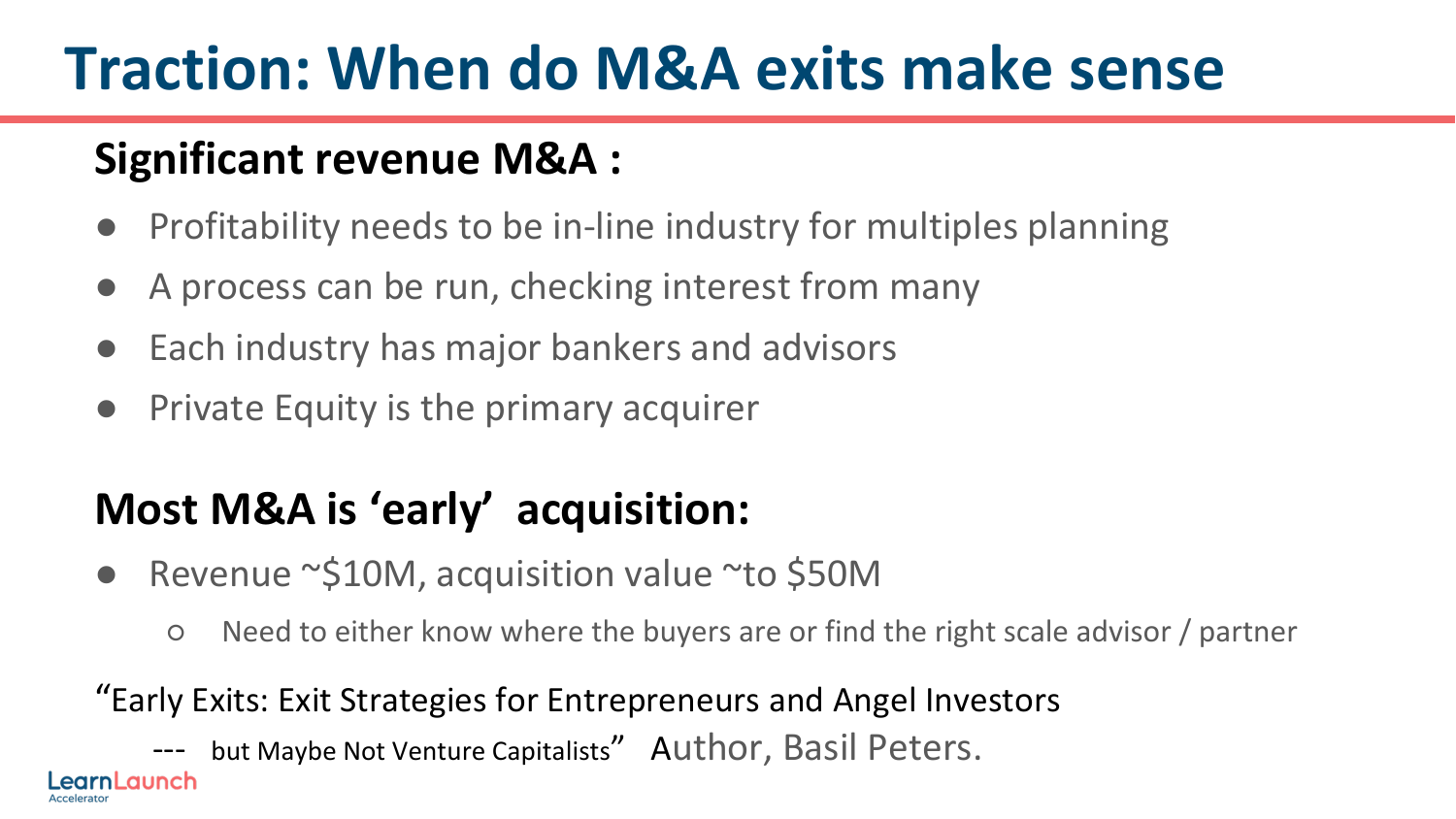#### **Three factors that impact an exit strategy**



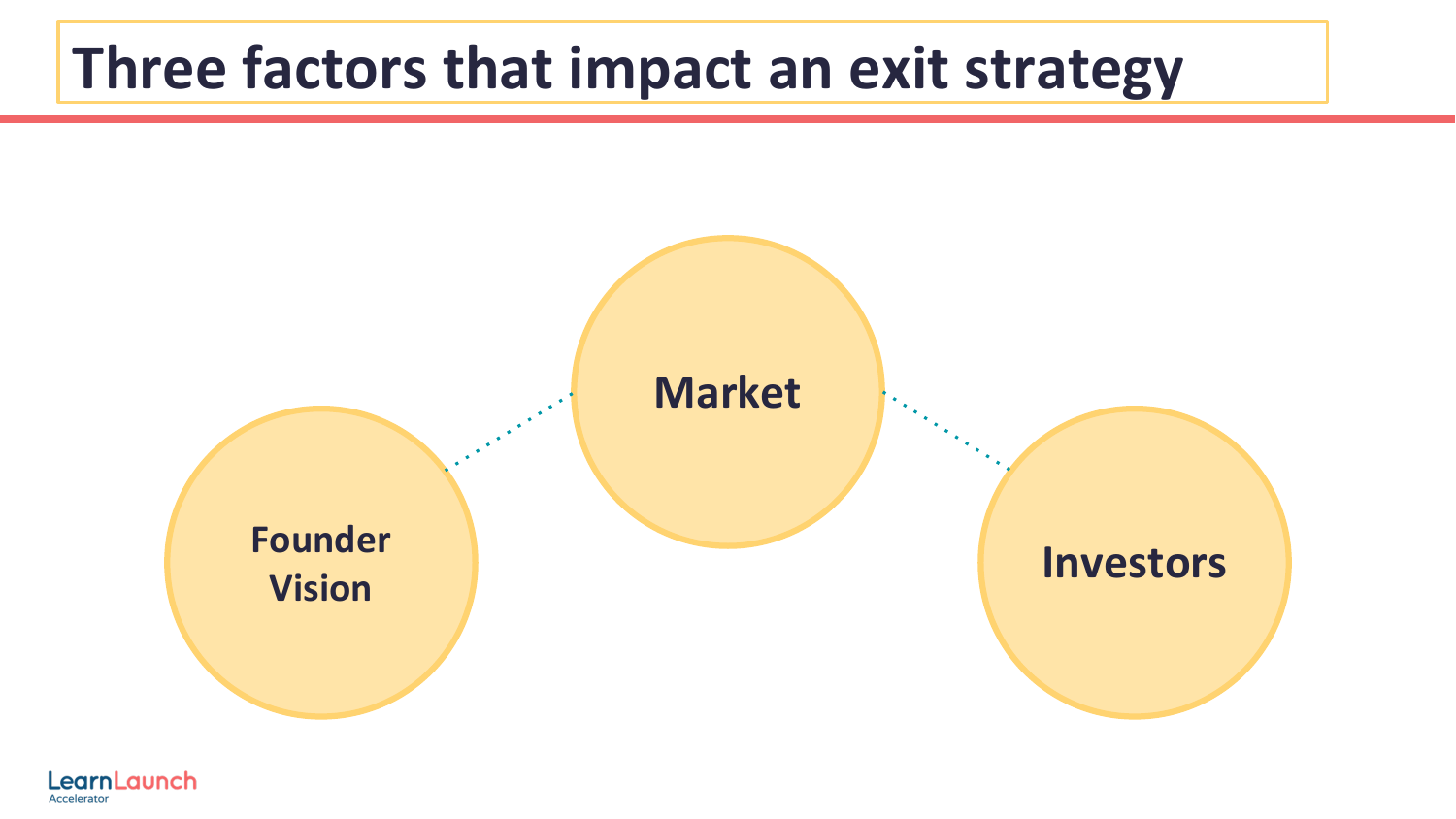

- What is your vision for exit?
- What kind of team do you want to build?

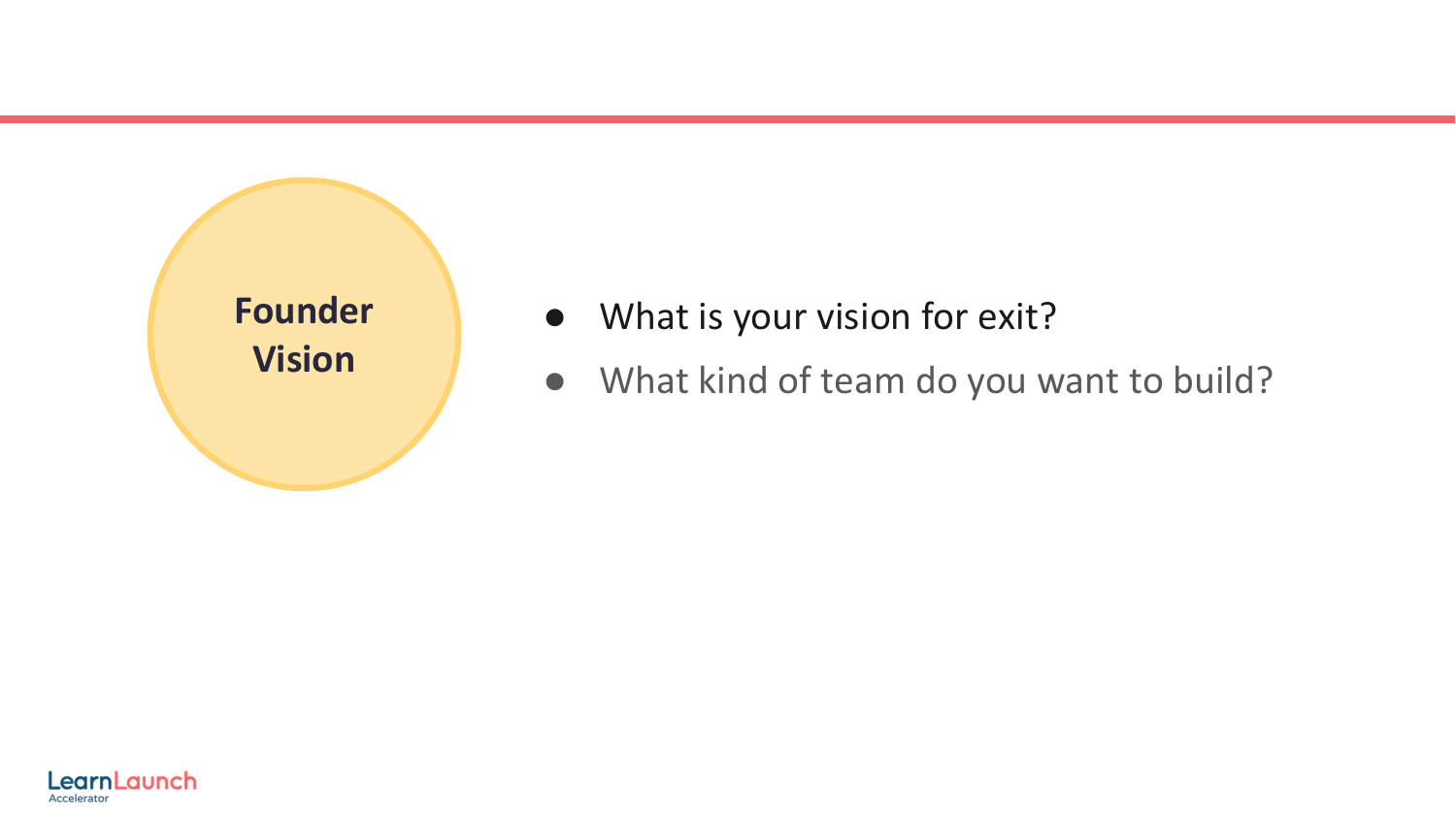

- What are expected market conditions in your industry?
- What is the history of exits in your industry?
- Do you know what multiples businesses sell for in your industry?
	- How does scalability/ profitability affect this
- What is the success rate?

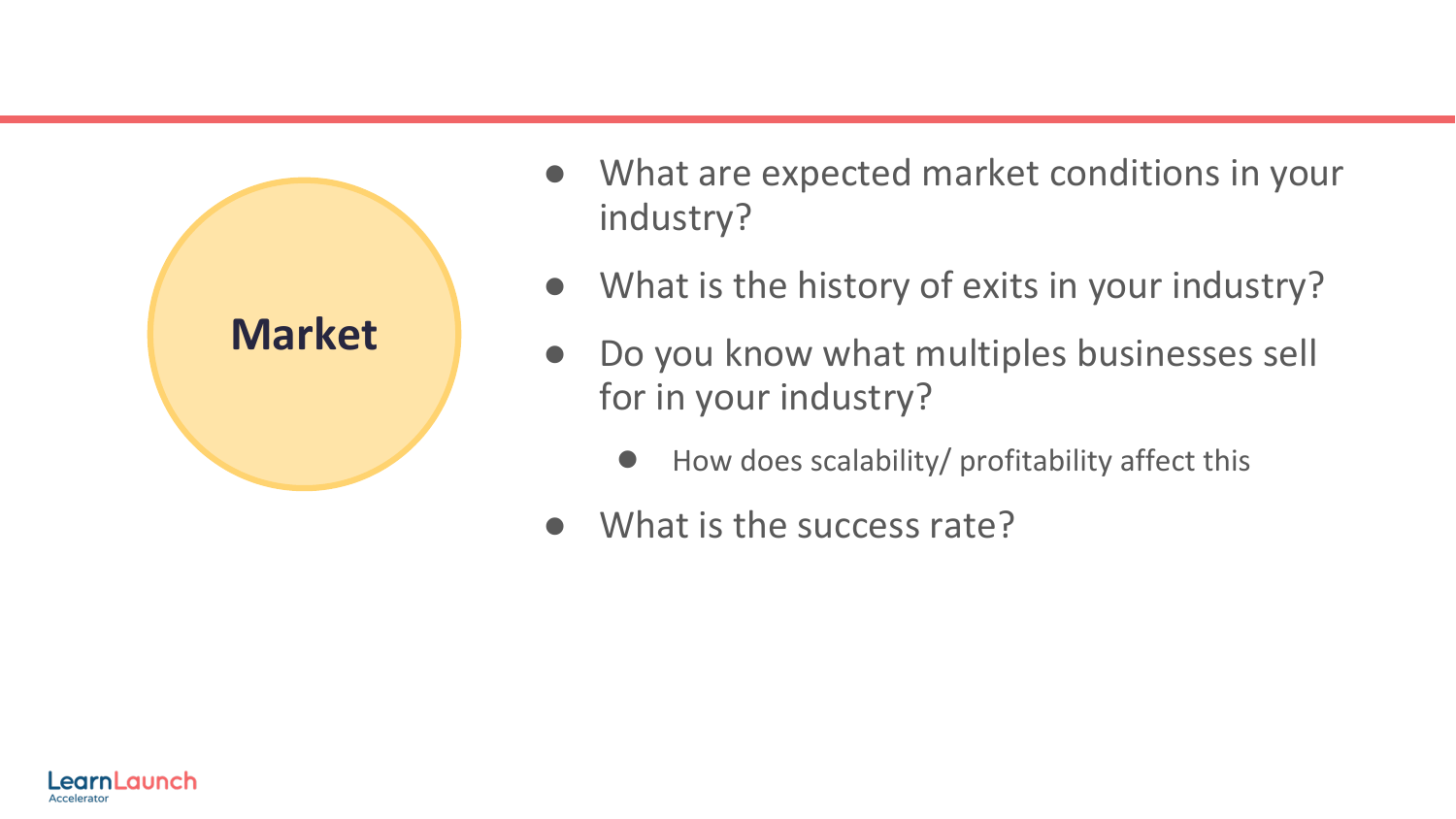

- What are the needs and desires of the investors you're working with?
	- What return rates
- How do you plan to return investor money?
- Does that fit with the type of investors you're seeking?

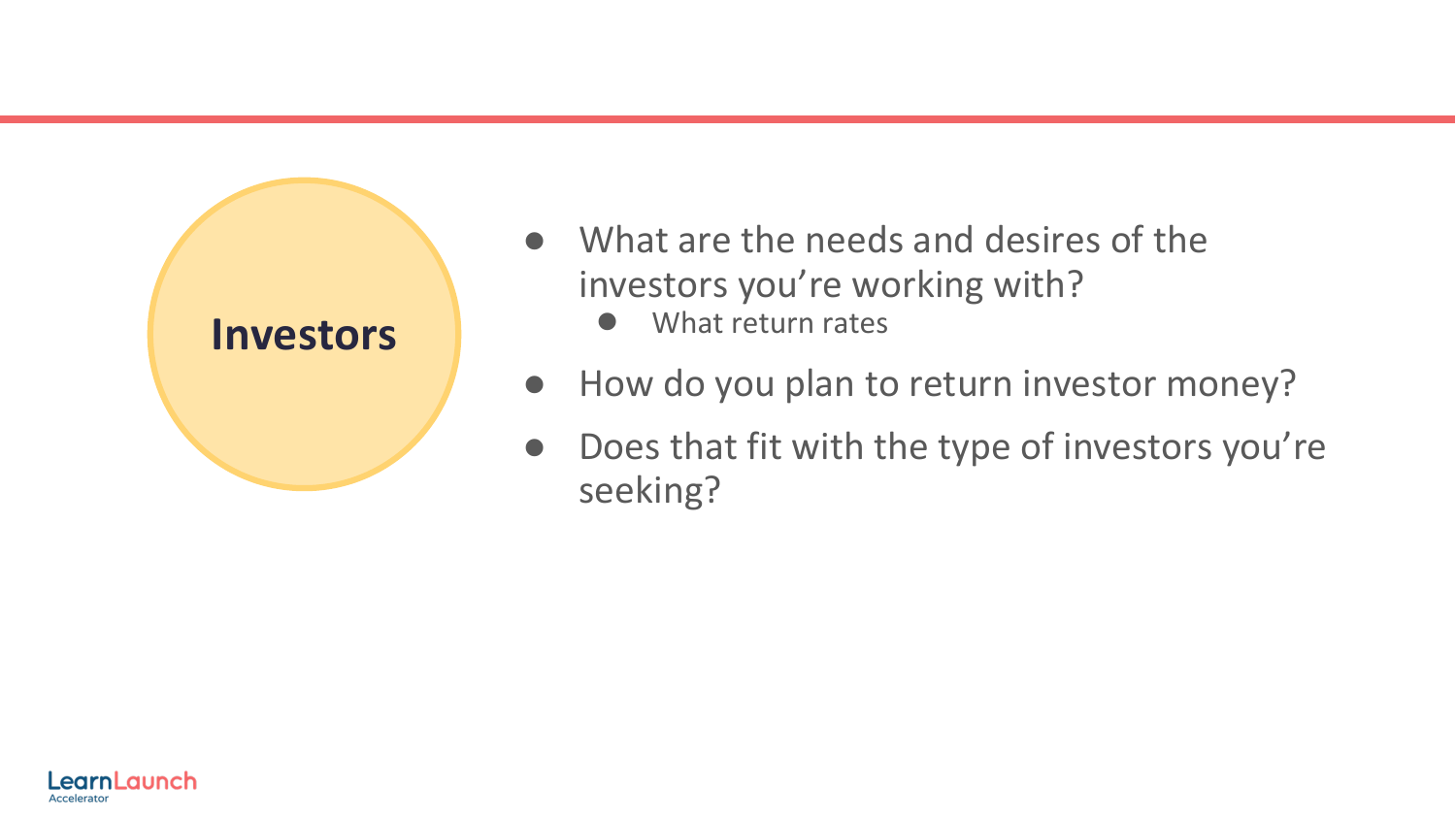In an investor meeting, you often only need to convey a one sentence strategy for exit. But have good answers prepared for the **why**.

**Investors need to know:**

- What is your vision for exit?
- Are you aware of expected market conditions? What is the history of exits in this market? What is the success rate?
- How do you plan to return investor money? Does that fit with the type of investors you're seeking?

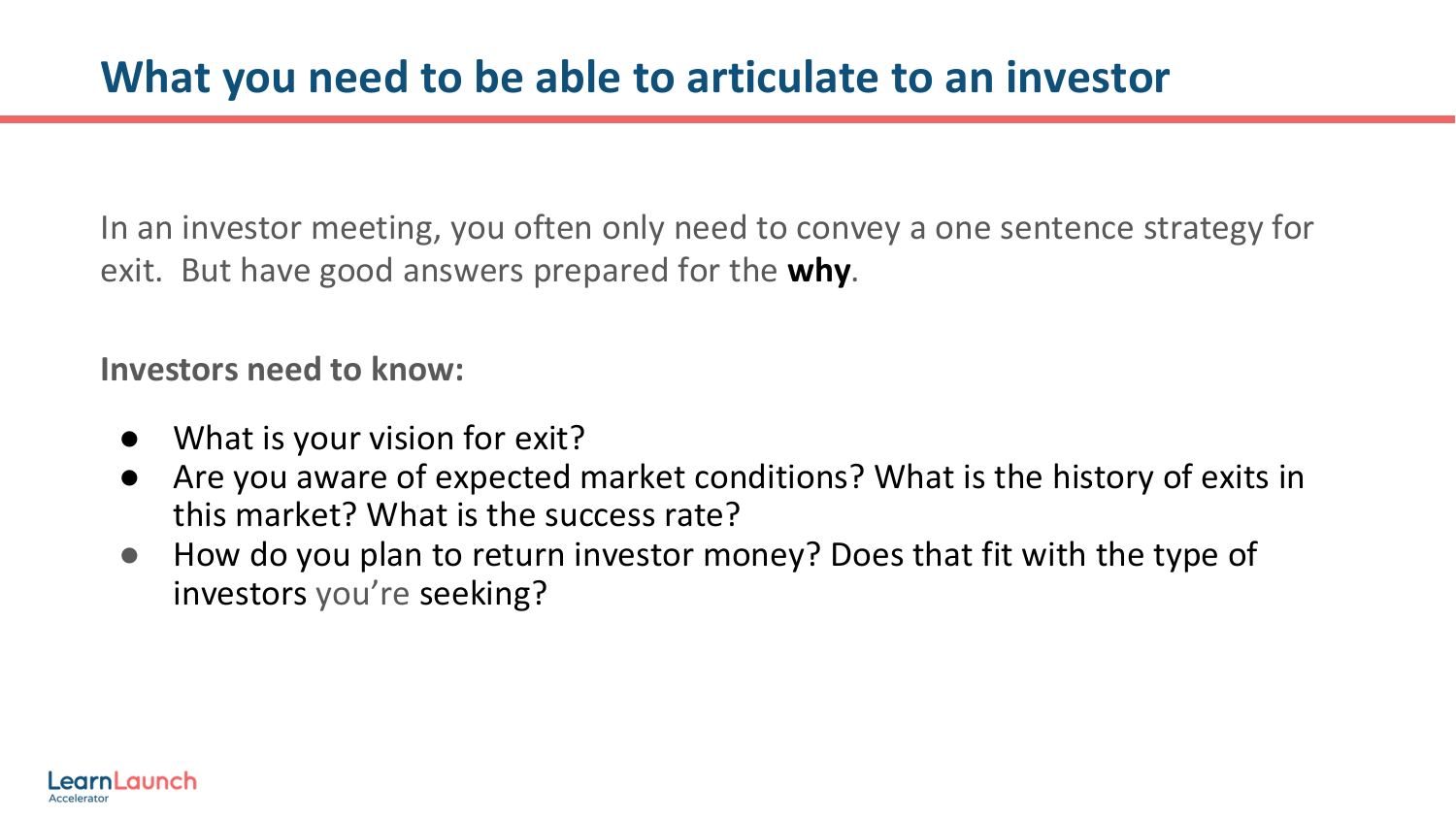## **M&A in sound bytes**

- Companies are often bought not sold
- The sales rep that runs into your sales rep everyday might be the key
- Running a company and selling a company are different skills
- "Deal making is a profession unto itself. Things don't just fall into place by accident. A good dealmaker understands that it's his job to finesse things into place."